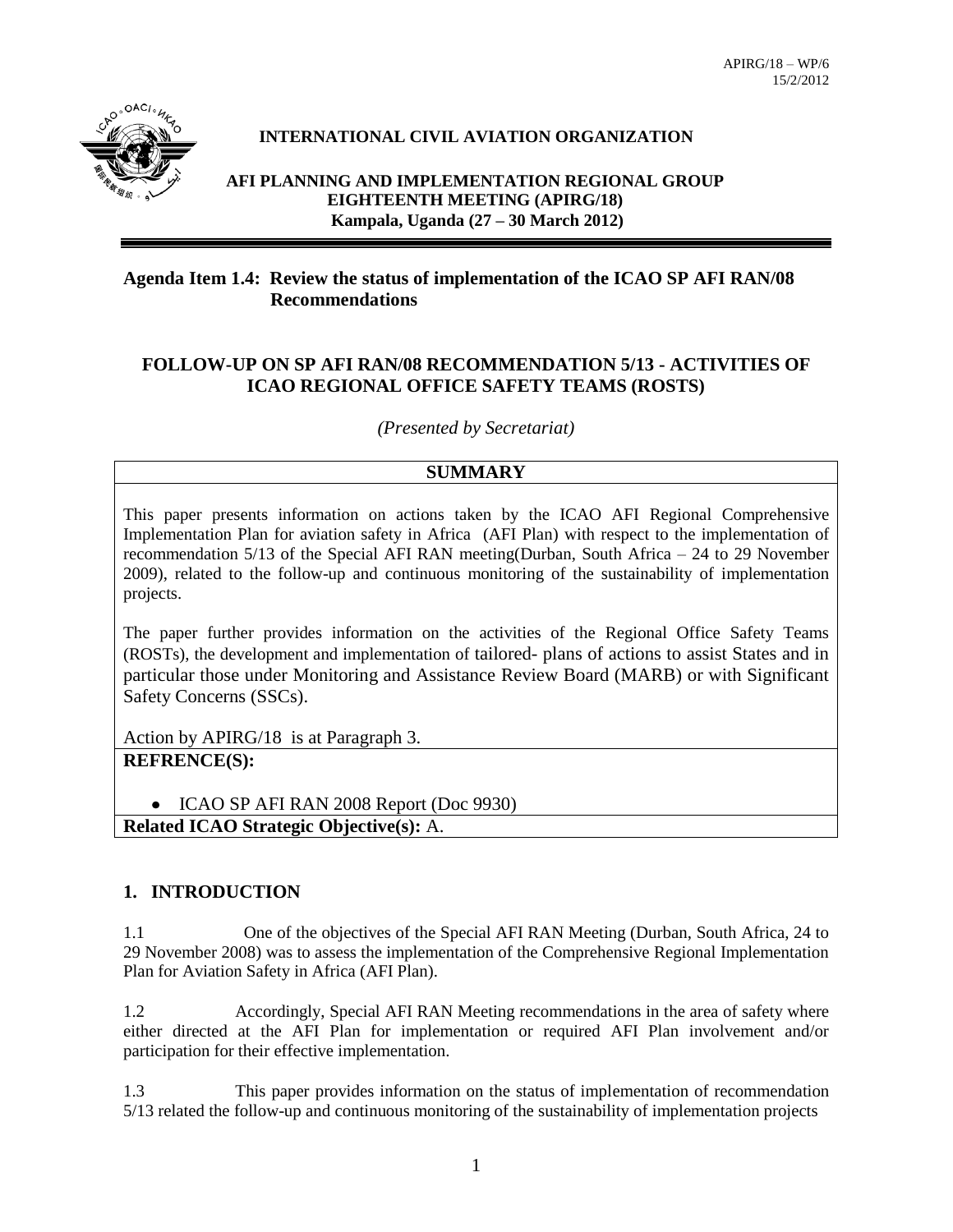# **2. DISCUSSION**

2.1 In order to implement Recommendation 5/13 of the Special AFI-RAN Meeting, Regional Office Safety Teams (ROST) have been established in the Eastern and Southern African (ESAF) and Western and Central African (WACAF) Regional Offices.

2.2 The ROSTs were established by the ICAO Secretary General in January 2009 and composed of the Regional Officers and the Deputy Regional Directors as the Team Leaders.

2.3 Under the leadership of the Deputy Regional Directors, the mandate of ROSTs includes the provision of appropriate support to States in their effort to resolve deficiencies identified through the ICAO audit process and through the gap-analysis process undertaken under AFI Plan.

2.4 For each State, a three-stage approach was used to develop the tailor-made action plan. In a first stage, the ROST collects data to assess the level of implementation by the State of its Corrective Action Plan (CAP) and identify the type and nature of assistance required.

2.5 Based on the information collected by the ROST, an initial draft plan of action is developed. It is generally divided into three phases: immediate, near and long term.

2.6 In the immediate term, the objective is to address the major safety deficiencies using the resources of the Regional Office (ROST). The near term period generally is a continuation of the implementation of the CAP to address the remaining deficiencies. The duration of each term is determined by the level of implementation of the CAP and availability of other individual and regional resources. The long term period is intended to provide a platform for ICAO and the State to continue to monitor the situation on an on-going basis to promote aviation safety and ensure that the State maintains its ability to comply with safety oversight requirements.

2.7 Once finalized, the plan of action is presented to the State during a ROST mission to obtain its political commitment to work with ICAO and other partners in resolving safety deficiencies and building capabilities for safety oversight.

2.8 During the same mission, the ROST team also meets with the State's development partners and introduce them to ICAO's role and the new approach to assisting States resolve safety deficiencies. The meetings with the development partners aim to set up a coordination between ICAO and development partners on all aviation related projects for cooperation as may be required in the course of implementation of the ICAO's plan of action for the State and also seek their support to ensure that aviation safety is given due consideration and priority in the national development planning of the State for sustainability of safety oversight capabilities

2.9 Development Partners met during this mission include multilateral partners such as the African Development Bank, United Nations Development Programme World Bank, and bilateral partners such European Union and individual States' aid agencies or embassies.

2.10 As of end of February 2012, Tailor-made plans of action have been presented to 15 States. The implementation activities have started for those States which has formally indicated their acceptance of the proposed plan. Implementation for the other States will commence once they have formally confirmed their acceptance.